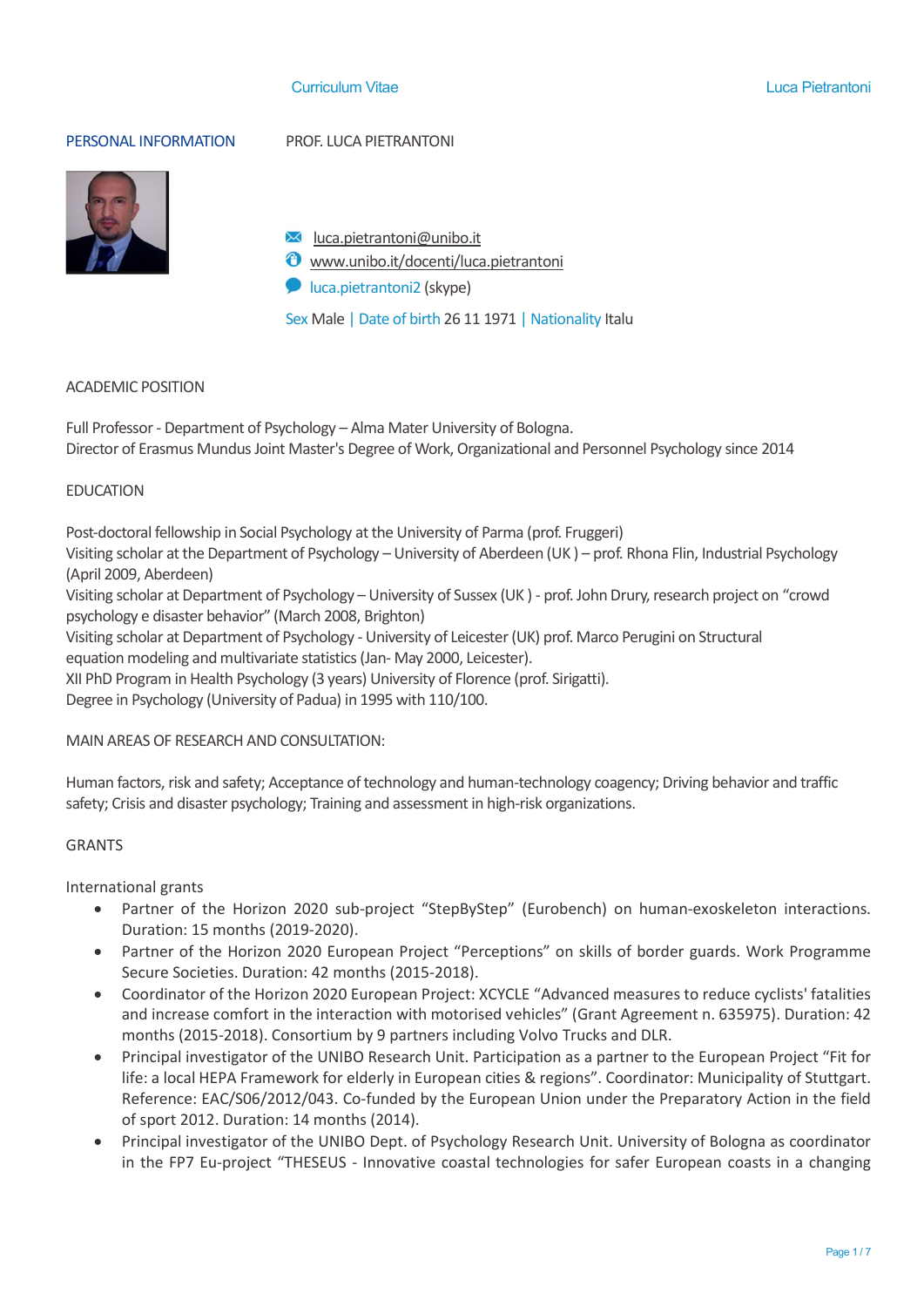

climate." Coordinator: Alma Mater Studiorum – University of Bologna. Duration: 48 months. Programme: FP7- ENVIRONMENT INCLUDING CLIMATE. Topics.

- Principal investigator of the UNIBO Dept. of Psychology Research Unit. Participation as a partner to the H2020 project BRIGAID on social readiness of technological innovations in climate change. Duration: 36 months (2016-2020).
- Participation as WP leader of UNIBO to the FP7 Eu-Project "BESECU: Behavior Security and Culture. Human behaviour in crisis situations: A cross cultural investigation to tailor security-related communication". End date: 31/12/2011. Duration: 44 months. FP7- SECURITY.
- Member of Advisory Board in the Project "Ahead Against homophobia European local administration devices". Fundamental Rights and Citizenship (2007-2013)

## National grants

- Co-Coordination of the project PRIN "Observing, modelling and TEsting synergies and TRade-offs for the adaptive management of multiple Impacts in coastal Systems (TETRIS)". Coordinator: Alma Mater Studiorum – University of Bologna. Duration: 2013-2015.
- Principal Investigator of a research project on gender-based discrimination. Agreement between Department of Psychology of the University of Bologna and the Municipality of Bologna. Duration: 8 months (2014).
- Principal Investigator of a research project on stereotypes based on gender and sexual orientation. Agreement between Department of Psychology of the University of Bologna and the Municipality of Modena. Duration: 10 months (2015).
- Principal Investigator of a research project on violence and discrimination. Agreement between Department of Psychology of the University of Bologna and the Municipality of Imola. Duration: 8 months (2015).
- Principal Investigator of a training project on LGBT issues in the public administration. Agreement between Department of Psychology of the University of Bologna and the Municipality of Rome. Duration: 12 months (2014-2015).
- Participation to the project funded by the Region Emilia Romagna " Communication plan for stakeholders on the promotion of physical activity " on policy makers and health promotion. RU head: prof.ssa Bruna Zani, Università of Bologna. Duration: 24 months (2012-2014).
- Participation to the project by the Ministry of Environment " Health and environmental risk perception, with a focus on depleted uranium. Guidelines for institutional risk communication " on risk perception and communication. RU head: prof.ssa Bruna Zani, Università of Bologna. Duration: 24 months (2009-2011).
- Principal Investigator of a training project on organizational resilience following earthquakes "Supporto organizzativo post-sisma rivolto agli operatori degli ospedali". Agreement between Department of Psychology of the University of Bologna and the Azienda Usl in Modena. Duration: 12 months (2012-2013).
- Member of the Research Unit PRIN "The individual as an active agent and social capital. Research, intervention and training of individual and social competences". Coordinator: Norma de Piccoli, University of Turin (2005-2007).
- Member of the Research Unit PRIN PRIN "Life contexts,critical events and social support: effects on coping strategies and well being in adolescents and young adults". Coordinator: Massimo Santinello, University of Padua (2003-2004).
- Member of the Research Unit PRIN PRIN "Sense of community, psychosocial well-being and forms of participation". Coordinatore: Bruna Zani, University of Bologna (2001-2002).
- Member of the Research Unit PRIN "Psychosocial factors of the perception of risk and security in the urban context". Coordinator: Bruna Zani, University of Bologna (1999-2000).

#### TEACHING ACTIVITIES

# PhD program

• "EU project management" in the PhD program, Department of Psychology, University of Bologna. From 2015 –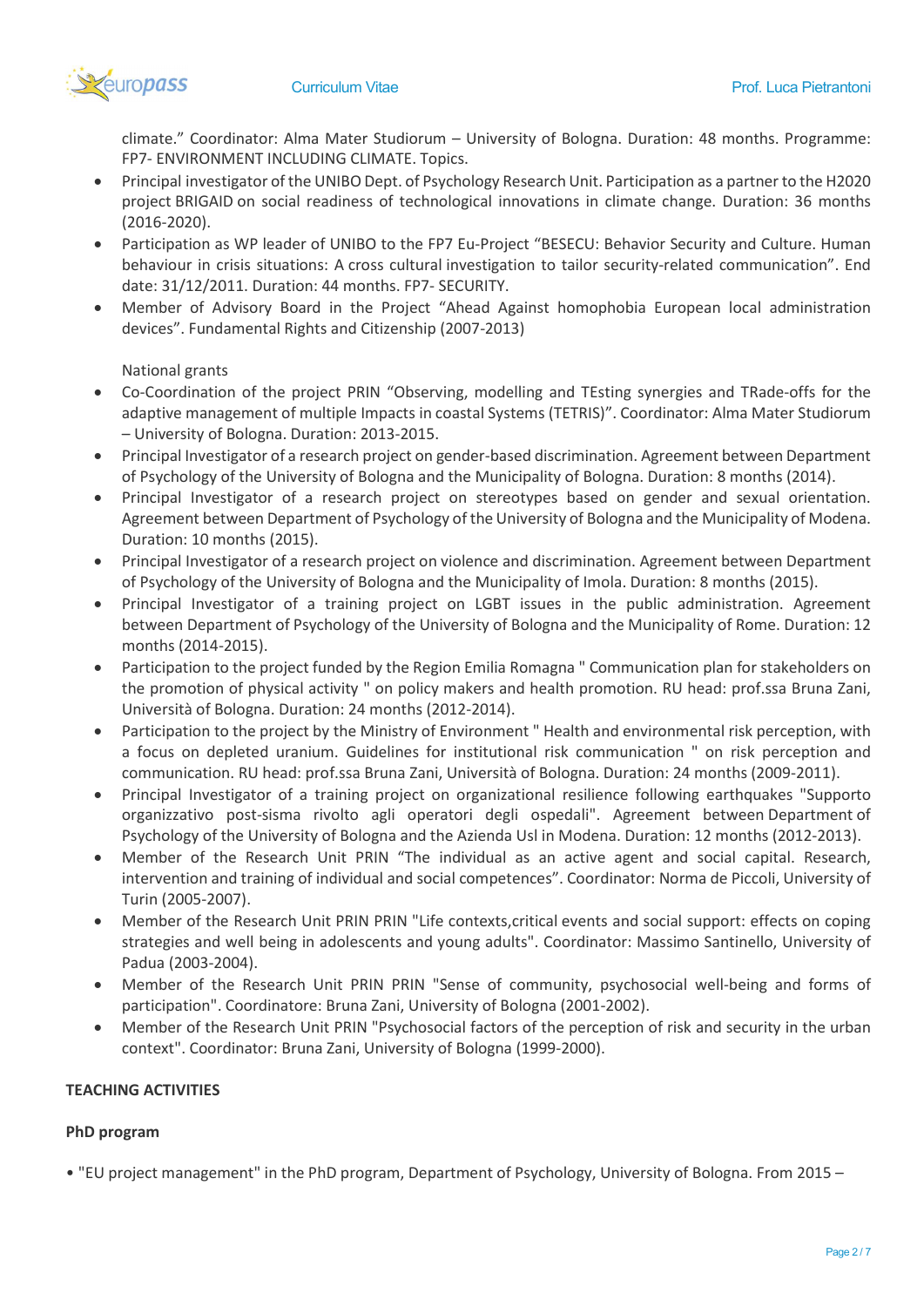### present.

• "Mediation and moderation in psychological research" , PhD program, Department of Psychology, University of Bologna. From 2012 - present.

### Master's courses

• Safety and Human Factors (in English), Erasmus Mundus Joint Master's Degree of Work, Organizational and Personnel Psychology, Department of Psychology, University of Bologna.

• New trends in Work, Organizational and Personnel Psychology (in English), EMJMD Work, Organizational and Personnel Psychology, Department of Psychology, University of Bologna. From 2011 to 2017.

• Research methods and scientific writing, EMJMD Work, Organizational and Personnel Psychology, Department of Psychology, University of Bologna. From 2011 to 2017.

• Community analysis, Department of Psychology, University of Bologna. From 2011 to 2016.

- Research methods and scientific writing, Department of Psychology, University of Bologna. From 2011 to 2016.
- Individuals, groups and organization, Faculty of Psychology, University of Bologna. From 2007 to 2011.
- Social Psychology, Military Academy of Italy, University of Modena –Reggio Emilia. From 2004 to 2010.
- Crisis psychology, Faculty of Psychology, University of Bologna. From 2004 to 2008.
- Forensic Psychology, Faculty of Political Science, University of Bologna. From 2004 to 2008.

## PUBLICATIONS

2018

- Prati, Gabriele; Marín Puchades, Víctor; De Angelis, Marco; Pietrantoni, Luca; Fraboni, Federico; Decarli, Nicolò; Guerra, Anna; Dardari, Davide, Evaluation of user behavior and acceptance of an on-bike system, «TRANSPORTATION RESEARCH PART F: TRAFFIC PSYCHOLOGY AND BEHAVIOUR», 2018, 58, pp. 145 - 155
- Prati, Gabriele; Marín Puchades, Víctor; De Angelis, Marco; Fraboni, Federico; Pietrantoni, Luca, Factors contributing to bicycle–motorised vehicle collisions: a systematic literature review, «TRANSPORT REVIEWS», 2018, 38, pp. 184 - 208 [articolo]
- Fraboni, F.\*; Marín Puchades, V.; De Angelis, M.; Pietrantoni, L.; Prati, G., Red-light running behavior of cyclists in Italy: An observational study, «ACCIDENT ANALYSIS AND PREVENTION», 2018, 120, pp. 219 - 232
- Víctor Marín Puchades, Filippo Fassina, Federico Fraboni, Marco De Angelis, Gabriele Prati, Dick de Waard, Luca Pietrantoni, The role of perceived competence and risk perception in cycling near misses, «SAFETY SCIENCE», 2018, 105, pp. 167 - 177
- Marín Puchades, Víctor; Pietrantoni, Luca; Fraboni, Federico; De Angelis, Marco; Prati, Gabriele, Unsafe cycling behaviours and near crashes among Italian cyclists, «INTERNATIONAL JOURNAL OF INJURY CONTROL AND SAFETY PROMOTION», 2018, 25, pp. 70 - 77

# 2017

- 1. De Angelis, M., Puchades, V. M., Fraboni, F., Pietrantoni, L., & Prati, G. (2017). Negative attitudes towards cyclists influence the acceptance of an in-vehicle cyclist detection system. Transportation Research Part F: Traffic Psychology and Behaviour, 49, 244-256.
- 2. Prati, G., Marín Puchades, V., De Angelis, M., Fraboni, F., & Pietrantoni, L. (2017). Factors contributing to bicycle–motorised vehicle collisions: a systematic literature review. Transport Reviews, 1-25.
- 3. Prati, G., Puchades, V. M., & Pietrantoni, L. (2017). Cyclists as a minority group?. Transportation research part F: traffic psychology and behaviour, 47, 34-41.
- 4. Prati, G., De Angelis, M., Puchades, V. M., Fraboni, F., & Pietrantoni, L. (2017). Characteristics of cyclist crashes in Italy using latent class analysis and association rule mining. PloS one, 12(2), e0171484.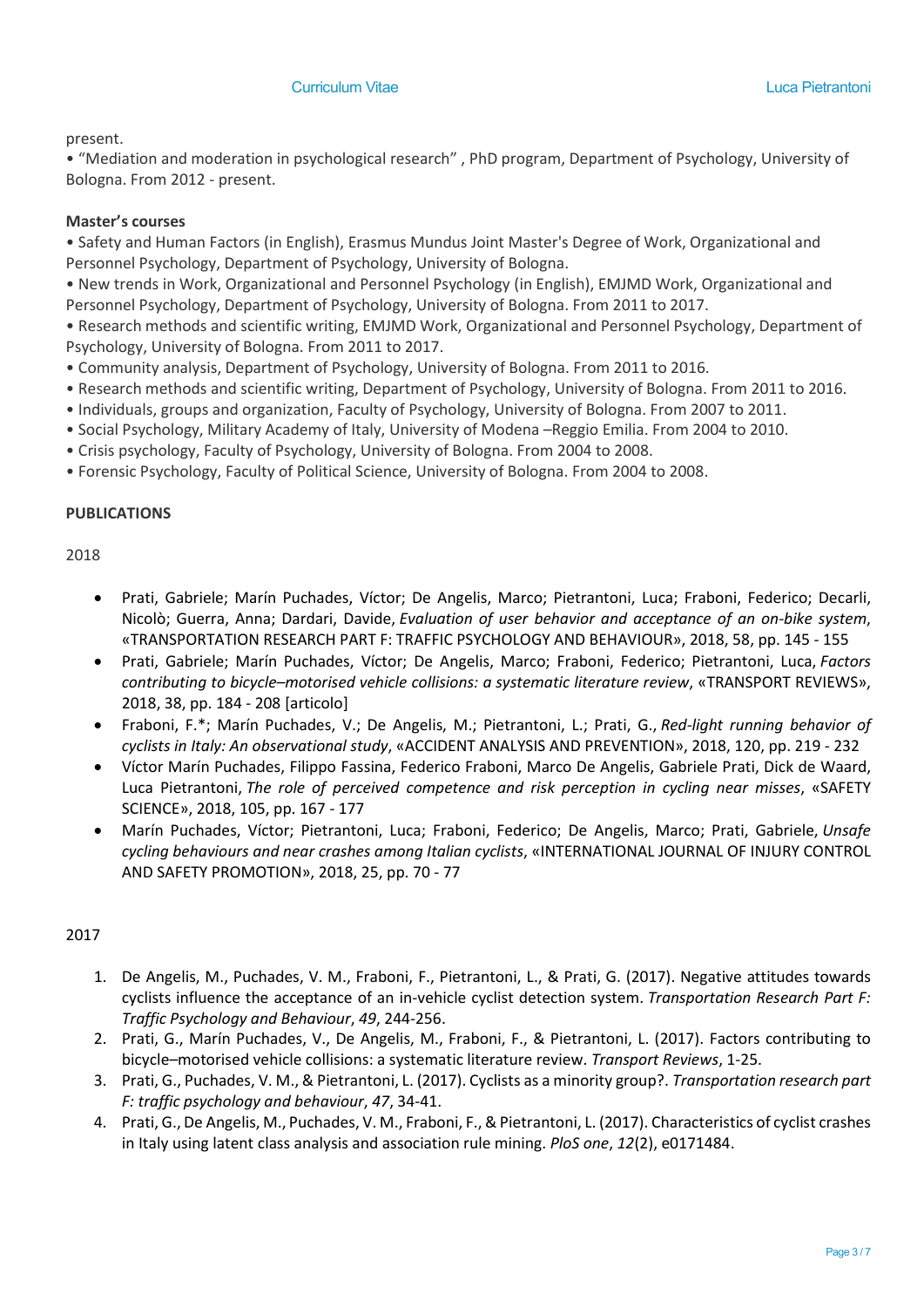

- 5. Dardari, D., Decarli, N., Guerra, A., Al-Rimawi, A., Puchades, V. M., Prati, G., ... & Pietrantoni, L. (2017). Highaccuracy tracking using ultrawideband signals for enhanced safety of cyclists. Mobile information systems, 2017.
- 6. Prati, G., Pietrantoni, L., & Fraboni, F. (2017). Using data mining techniques to predict the severity of bicycle crashes. Accident Analysis & Prevention, 101, 44-54.

## 2016

- 1. Prati, G. & Pietrantoni, L. (2016). Knowledge, risk perceptions, and xenophobic attitudes: Evidence from Italy during the Ebola outbreak. Risk Analysis, 36(10), 2000–2010. doi: 10.1111/risa.12537
- 2. Prati, G., Albanesi, C., & Pietrantoni, L., Airoldi, L. (2016). Public perceptions of beach nourishment and conflict management strategies: A case study of Portonovo Bay in the Adriatic Italian coast. Land Use Policy, 50, 422–428. doi: 10.1016/j.landusepol.2015.06.033
- 3. De Angelis, M., Pietrantoni, L., Marín Puchades, V., Fraboni, F., & Prati, G. (2016). International Cycling Safety Conference-Book of abstracts.

## 2015 and earlier

- 1. Dávila, O. G., Stithou, M., Pescaroli, G., Pietrantoni, L., Koundouri, P., Díaz-Simal, P., Penning-Rowsell, E. (2014). Promoting resilient economies by exploring insurance potential for facing coastal flooding and erosion: Evidence from italy, spain, france and united kingdom. Coastal Engineering, 87, 183-192.
- 2. Hissel, F., Morel, G., Pescaroli, G., Graaff, H., Felts, D., & Pietrantoni, L. (2014). Early warning and mass evacuation in coastal cities. Coastal Engineering, 87, 193-204.
- 3. Prati, G., Albanesi, C., & Pietrantoni, L. (2015). The reciprocal relationship between sense of community and social well-being: A cross-lagged panel analysis. Social Indicators Research. Advance online publication. doi 10.1007/s11205-015-1012-8
- 4. Touili, N., Baztan, J., Vanderlinden, J., Kane, I. O., Diaz-Simal, P., & Pietrantoni, L. (2014). Public perception of engineering-based coastal flooding and erosion risk mitigation options: Lessons from three european coastal settings. Coastal Engineering, 87, 205-209.
- 5. Zanuttigh, B., Simcic, D., Bagli, S., Bozzeda, F., Pietrantoni, L., Zagonari, F., Nicholls, R. J. (2014). THESEUS decision support system for coastal risk management. Coastal Engineering, 87, 218-239.
- 6. Knuth, D., Kehl, D., Galea, E., Hulse, L., Sans, J., Vallès, L., Pietrantoni L., Schmidt, S. (2014). BeSeCu-S-a selfreport instrument for emergency survivors. Journal of Risk Research, 17(5), 601-620.
- 7. Santi, G., Bruton, A., Pietrantoni, L., & Mellalieu, S. (2014). Sport commitment and participation in masters swimmers: The influence of coach and teammates. European Journal of Sport Science, 14(8), 852-860.
- 8. Prati, G., & Pietrantoni, L. (2014). Attitudes to teamwork and safety among Italian surgeons and operating room nurses. Work: A Journal of Prevention, Assessment, and Rehabilitation, 49, 669–677. doi: 10.3233/WOR-131702
- 9. Prati, G., & Pietrantoni, L. (2014). Coming out and job satisfaction: A moderated-mediation model. The Career Development Quarterly, 62, 358-371. doi: 10.1002/j.2161-0045.2014.00088.x
- 10. Prati, G., & Pietrantoni, L. (2014). Marriage following the 1997 Umbria-Marche (Italy) Earthquake. Disaster Prevention and Management, 23(1), 12-18. Doi: 10.1108/DPM-09-2013-0155
- 11. Prati, G., & Pietrantoni, L. (2014). Italian adaptation and confirmatory factor analysis of the full and the short form of the Posttraumatic Growth Inventory. Journal of Loss and Trauma: International Perspectives on Stress & Coping, 19(1), 12-22. doi: 10.1080/15325024.2012.734203
- 12. Piccinini, G. B., Prati, G., Pietrantoni, L., Manzini, C., Rodrigues, C. M., & Leitão, M. (2013). Drivers' hand positions on the steering wheel while using Adaptive Cruise Control (ACC) and driving without the system. Proceedings of the human factors and ergonomics society Europe, 207-216.
- 13. Prati, G., Catufi. V., & Pietrantoni, L. (2013). Una verifica del modello dello stress basato sull'identificazione e categorizzazione sociale nei soccorritori. Giornale italiano di Psicologia dell'Orientamento, 14(2-3), 59-71.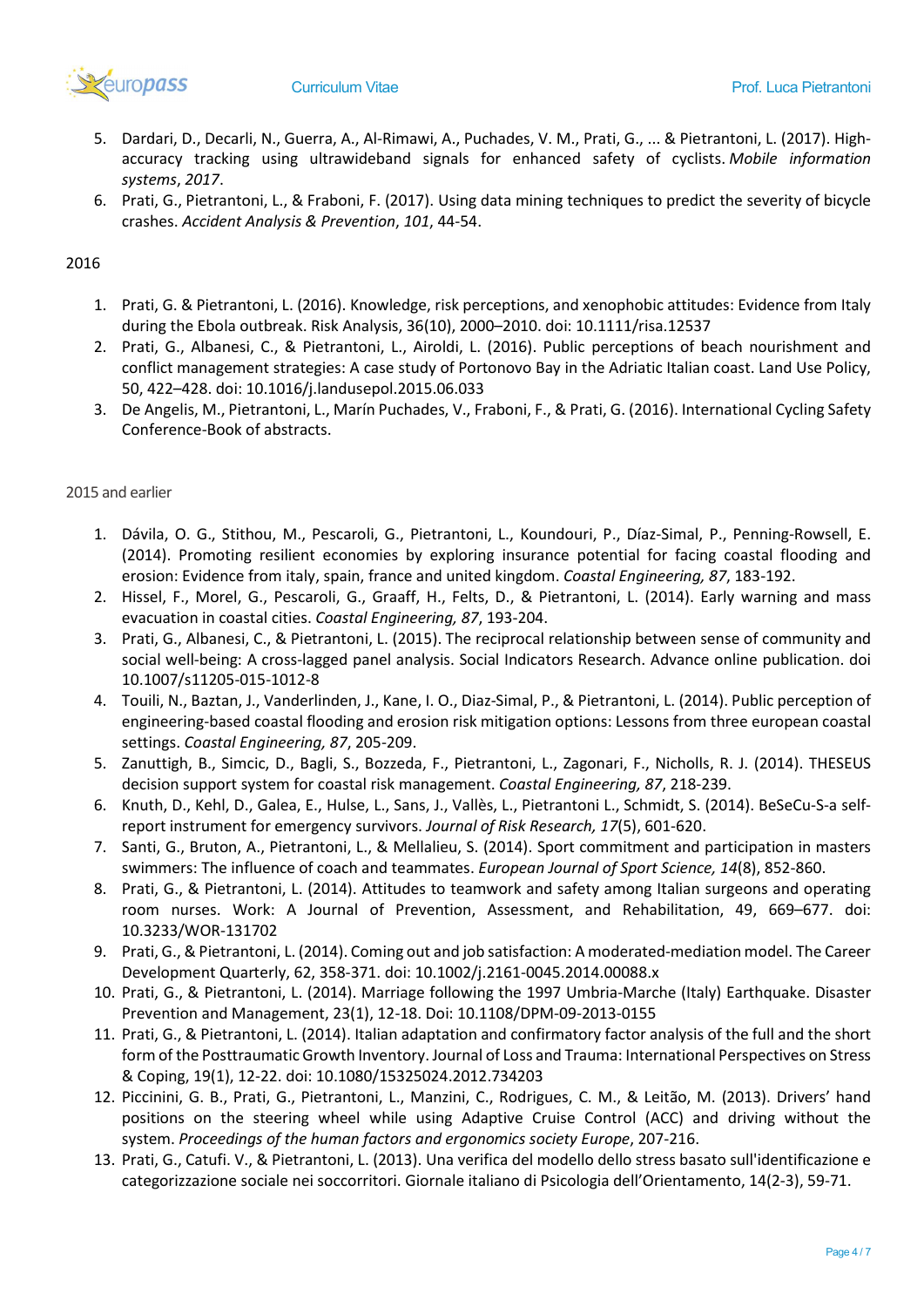- 14. Saccinto, E., Prati, G., & Pietrantoni, L. (2013). Rischio di discriminazione e strategie di coping nei lavoratori omo-bisessuali: implicazioni per il counseling di carriera. Giornale italiano di Psicologia dell'Orientamento, 14(2-3), 27-35.
- 15. Prati, G., & Pietrantoni, L. (2013). The effects of congruency and discrepancy of sport leadership behaviors on objective performance. International Journal of Sport Psychology, 44(6), 546-564.
- 16. Reifels, L., Pietrantoni, L., Prati, G., Kim, Y., Kilpatrick, D. G., Dyb, G., ... & O'Donnell, M. (2013). Lessons learned about psychosocial responses to disaster and mass trauma: an international perspective. European Journal of Psychotraumatology, 4. http://dx.doi.org/10.3402/ejpt.v4i0.22897
- 17. Prati, G., & Zani, B. (2013). The relationship between psychological empowerment and organizational identification. Journal of Community Psychology, 41, 851–866. Doi: 10.1002/jcop.21578
- 18. Prati, G., Pietrantoni, L., Main School of Fire Service of Warsaw (Poland) (2013). The semantic specificity of gesture when verbal communication is not possible: The case of emergency evacuation. International Journal of Psychology, 48, 762-771. doi: 10.1080/00207594.2012.701750
- 19. Prati, G., Saccinto, E., & Pietrantoni, L. (2013). The 2012 Northern Italy Earthquakes: Modelling Human Behaviour. Natural Hazards, 69, 99-113. doi: 10.1007/s11069-013-0688-9
- 20. Prati, G., Pietrantoni, L., Saccinto, E., Kehl, D., Knuth D., & Schmidt S. (2013). Risk perception of different emergencies in a sample of European firefighters. Work: A Journal of Prevention, Assessment, and Rehabilitation, 45(1), 87-96. doi: 10.3233/WOR-121543
- 21. Prati, G., & Zani, B. (2013). The effect of the Fukushima nuclear accident on risk perception, anti-nuclear behavioral intentions, attitude, trust, environmental beliefs, and values. Environment & Behavior, 45(6) 782 –798. doi: 10.1177/0013916512444286
- 22. Prati, G. & Nascetti S. (2013). Prevenzione della recidiva e messa alla prova: le opinioni e l'esperienza degli operatori dell'Ufficio di Servizio Sociale per Minorenni di Bologna. Psicologia e Giustizia, 14(1), 1-8.
- 23. Saccinto, E., Prati, G., Pietrantoni, L., & Pérez-Testor C. (2013). Posttraumatic stress symptoms and posttraumatic growth among Italian survivors of emergency situations. Journal of Loss & Trauma, 18(3), 210- 226. doi: 10.1080/15325024.2012.687321
- 24. López de Castro, B., Gracia, F. J., Peiró, J. M., Pietrantoni, L., & Hernández, A. (2013). Testing the validity of the International Atomic Energy Agency (IAEA) safety culture model. Accident Analysis & Prevention, 60, 231-244.
- 25. Santi, G., Saccinto, E., & Pietrantoni, L. (2013). Determinanti psicosociali dell'impegno sportivo: un'applicazione dello Sport Commitment Model. Psicologia sociale, 8(2), 267-278.
- 26. Saccinto, E., Prati, G., Pietrantoni, L., & Pérez-Testor, C. (2013). Posttraumatic stress symptoms and posttraumatic growth among italian survivors of emergency situations. Journal of Loss and Trauma: International Perspectives on Stress & Coping, 18(3), 210-226.
- 27. Reifels, L., Pietrantoni, L., Prati, G., Kim, Y., Kilpatrick, D. G., Dyb, G., & O'Donnell, M. (2013). Lessons learned about psychosocial responses to disaster and mass trauma: an international perspective. European Journal of Psychotraumatology, 4, 1-9.
- 28. Prati, G., & Pietrantoni, L. (2013). Marriage Following the 1997 Umbria-Marche (Italy) Earthquake. Disaster Prevention and Management, 23(1), 12-18.
- 29. Saccinto, E., Vallès, L., Hilterman, E., Roiha, M., Pietrantoni, L., & Pérez-Testor, C. (2013). Perceived selfefficacy during an emergency situation reduces posttraumatic stress symptoms. The Spanish Journal of Psychology, 16, 56-65.
- 30. Prati, G., Saccinto, E., Pietrantoni, L., & Pérez-Testor, C. (2013). The 2012 Northern Italy Earthquakes: modelling human behaviour. Natural Hazards, 1-15.
- 31. Santi, G., & Pietrantoni, L. (2013). Psychology of sport injury rehabilitation: a review of models and interventions. Journal of Human Sport and Exercise, 8(4), 1029-1044.
- 32. Prati, G., Pietrantoni, L., & Zani, B. (2012). The prediction of intention to consume genetically modified food: Test of an integrated psychosocial model. Food Quality and Preference, 25(2), 163-170.
- 33. Prati, G., & Pietrantoni, L. (2012). Predictors of safety behaviour among emergency responders on the highways. Journal of Risk Research, 15(4), 405-415.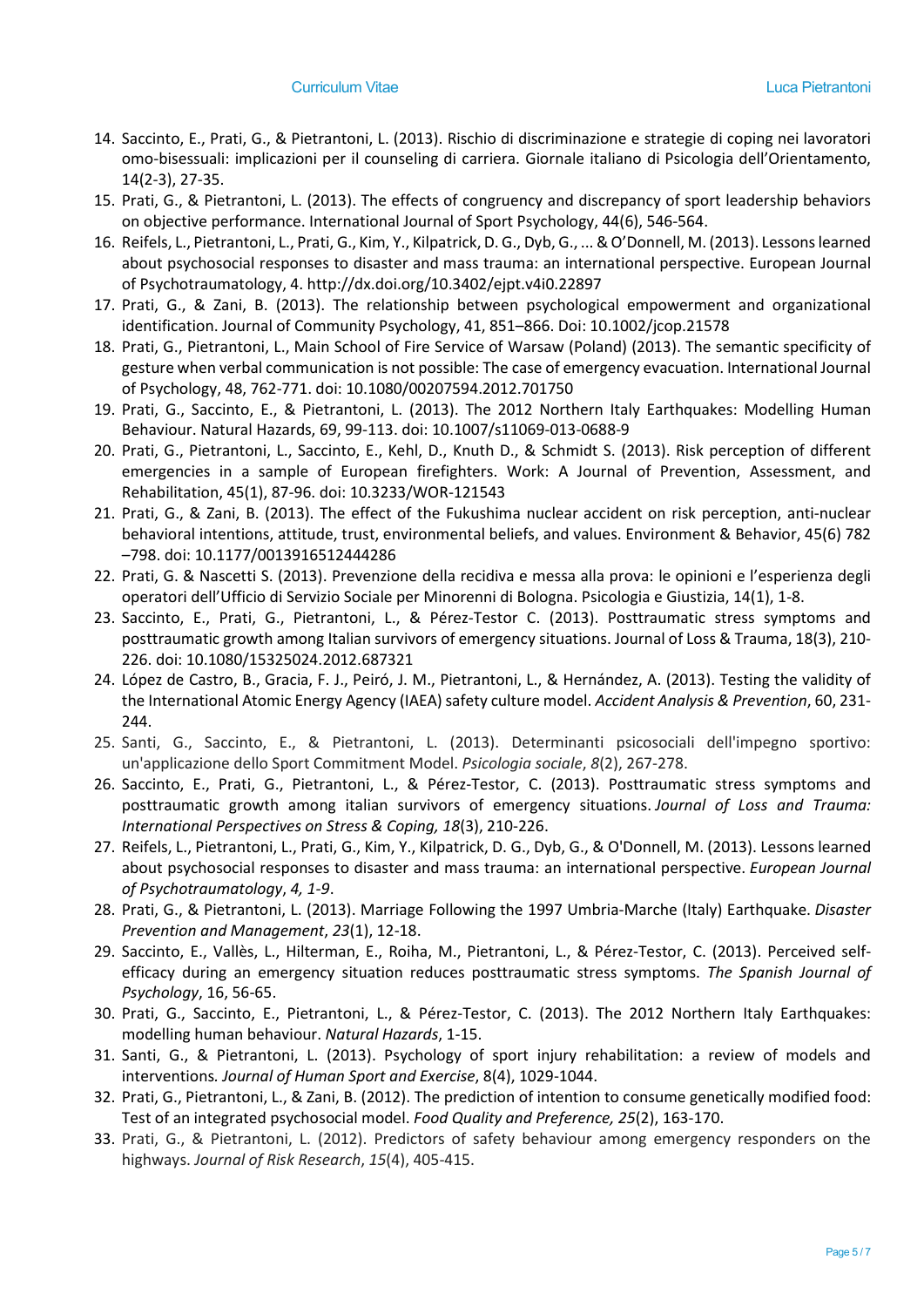

- 34. Prati, G., Pietrantoni, L., & representatives of the Main School of Fire Service in Warsaw. (2012). The semantic specificity of gestures when verbal communication is not possible: The case of emergency evacuation. International Journal of Psychology,1, 1-10.
- 35. Pietrantoni, L., & Prati, G. (2011). Gli interventi promozionali tesi a favorire la mobilità sostenibile: applicazioni del social marketing. Autonomie locali e servizi sociali, 34(3), 481-492.
- 36. Prati, G., Pietrantoni, L., & Zani, B. (2011). A Social-Cognitive Model of Pandemic Influenza H1N1 Risk Perception and Recommended Behaviors in Italy. Risk Analysis, 31(4), 645-656.
- 37. Prati, G., Pietrantoni, L., & D'Augelli, A. R. (2011). Aspects of Homophobia in Italian High Schools: Students' Attitudes and Perceptions of School Climate.Journal of Applied Social Psychology, 41(11), 2600-2620.
- 38. Prati, G., Pietrantoni, L., & Zani, B. (2011). Compliance with recommendations for pandemic influenza H1N1 2009: the role of trust and personal beliefs. Health education research, 26(5), 761-769.
- 39. Prati, G., Pietrantoni, L., & Cicognani, E. (2011). Coping strategies and collective efficacy as mediators between stress appraisal and quality of life among rescue workers. International Journal of Stress Management, 18(2), 181-195.
- 40. Prati G., Pietrantoni L., Cicognani E. (2010). Self-efficacy moderates the relationship between stress appraisal and quality of life among rescue workers. ANXIETY, STRESS, AND COPING. vol. 23, 4, pp. 463 - 470.
- 41. Pietrantoni, L., Prati, G. (2010). I predittori psicosociali dei comportamenti sicuri negli operatori dell'emergenza. PSICOLOGIA SOCIALE, 1, 101-114.
- 42. Pietrantoni L. (2010). Competenze ed esperienze degli operatori del 118. PSICOLOGIA DELLA SALUTE. vol. 2, pp. 5 - 7.
- 43. Prati G., Petroncini S., Pietrantoni L. (2010). Le strategie comunicative adottate dagli operatori della Centrale Operativa del 118. PSICOLOGIA DELLA SALUTE. vol. 2, pp. 7 - 24.
- 44. Prati, G., & Pietrantoni, L. (2009). Elaborating the police perspective: The role of perceptions and experience in the explanation of crowd conflict. EUROPEAN JOURNAL OF SOCIAL PSYCHOLOGY, vol. 39, 991–1001.
- 45. Prati, G., Pietrantoni, L. (2009). Optimism, social support and coping strategies as factors contributing to posttraumatic growth: A meta-analysis. JOURNAL OF LOSS AND TRAUMA, vol. 15(5), 364-388.
- 46. Cicognani E., Pietrantoni L., Palestini L., Prati G. (2009) Emergency Workers' Quality of Life: The Protective Role of Sense of Community, Efficacy Beliefs and Coping Strategies. SOCIAL INDICATORS RESEARCH, vol. 91, 449-463.
- 47. Prati, G., Palestini, L., & Pietrantoni, L. (2009). Coping Strategies and Professional Quality of Life Among Emergency Workers, AUSTRALASIAN JOURNAL OF DISASTER AND TRAUMA STUDIES, 1.
- 48. Prati G., Pietrantoni L. (2009). Risk and resilience factors among Italian municipal police officers exposed to critical incidents, JOURNAL OF POLICE AND CRIMINAL PSYCHOLOGY. DOI 10.1007/s11896-009-9052-0. Published online.
- 49. Prati, G., & Pietrantoni, L. (2009). Eventi critici di servizio e qualità della vita nel lavoro di soccorso. GIORNALE ITALIANO DI MEDICINA DEL LAVORO ED ERGONOMIA, 31, B5-B11.

# CONFERENCE PRESENTATIONS:

Luca Pietrantoni authored or co-authored more than 80 presentations at national and international meetings and conferences.

#### BOOKS

Prati G., Pietrantoni L., (2012). Perché accadono gli incidenti? Carocci, Roma.

Prati G., Pietrantoni L., (2012). Attivi e sedentari. Psicologia dell'attività fisica. Il Mulino, Bologna.

Prati G., Pietrantoni L. (2010). Stress and Resilience Among First Responders. Clueb, Bologna.

Pietrantoni L., Prati G. (2009). Psicologia dell'emergenza. Il Mulino, Bologna.

Pietrantoni L., Prati G., Palestini L. (2008). Il primo soccorso psicologico nei disastri e nelle maxi-emergenze: un manuale operativo. Clueb, Bologna.

Frignani P., Pietrantoni L., Bonazza V., Pasetti P., Pederzoli C. (2003). Il disagio adolescenziale: una ricerca empirica nelle province di Bologna, Ferrara, Ravenna. Università degli Studi di Ferrara, Ferrara.

Pietrantoni L. (2001). Psicologia della salute. Carocci, Roma.